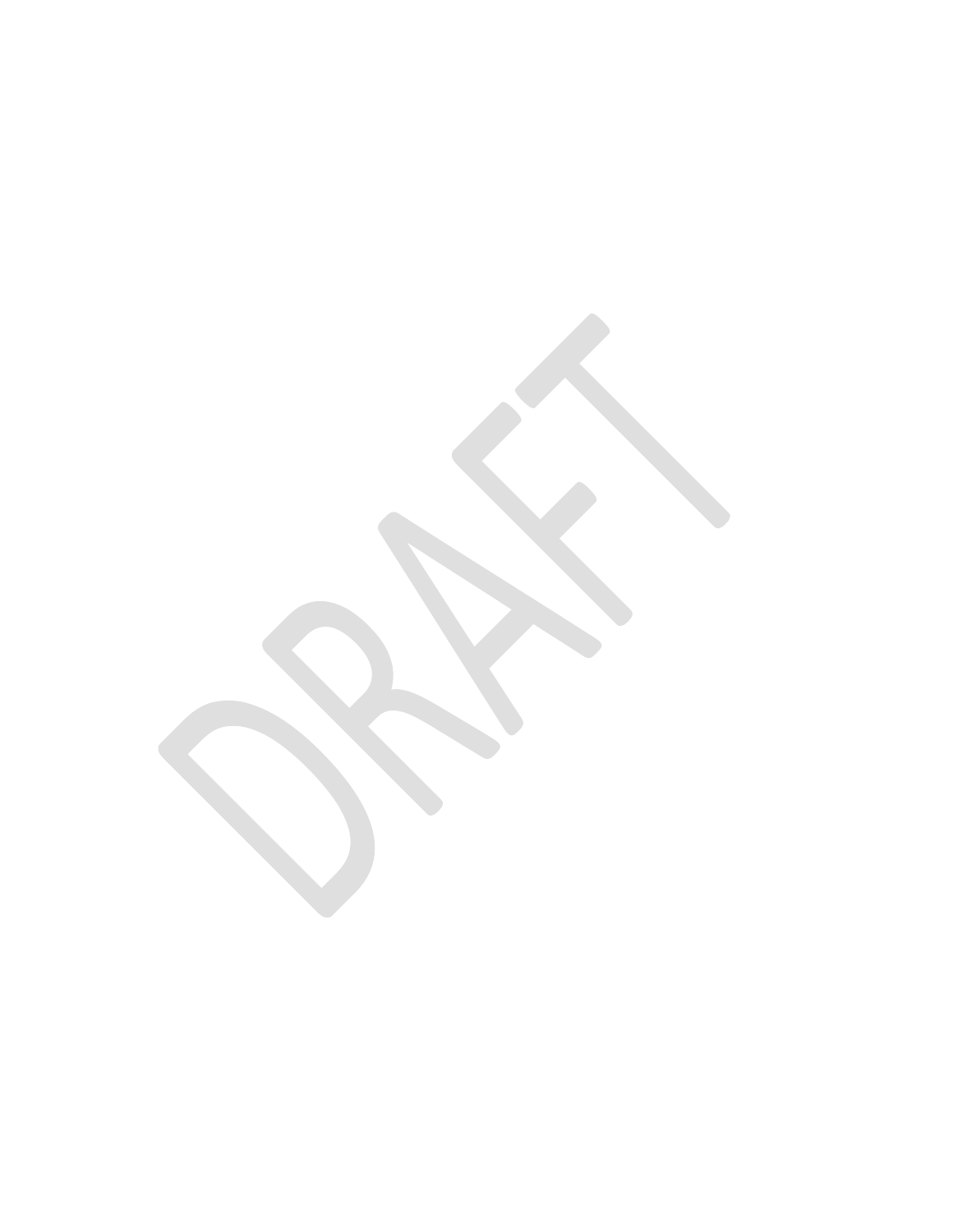### **SECTION A**

A regular meeting of the Pennington County Human Service Committee was held at 7:00 am, April 16, 2019 at Pennington County Human Services.

#### COMMITTEE MEMBERS PRESENT:

Bruce Lawrence Darryl Tveitbakk Neil Peterson Don Jensen Cody Hempel

#### STAFF MEMBERS PRESENT:

Ken Yutrzenka Julie Sjostrand Kathleen Herring

I. MINUTES: The March 19, 2019 Human Service Committee meeting minutes were electronically posted for review. Noting no corrections or changes, a recommendation was made to forward the minutes to the Consent Agenda.

#### II. PERSONNEL:

- A. Alyssa Knott, Social Worker, submitted her notice of resignation effective 04/19/2019. A recommendation to accept Ms. Knott's resignation was forwarded to the Consent Agenda.
- B. Shirley Stanina, Office Support Specialist, submitted her notice of retirement effective 06/30/2019. A recommendation accepting Ms. Stanina's retirement was forwarded to the Consent Agenda. On a related note the Director introduced the need to refill the position but will present his recommendations on how to best fill the vacancy soon.
- C. The Director provided an update on the Lead Eligibility Worker position; reporting that the collective bargaining unit has forwarded a draft MOU supporting the conditions and process.
- D. Committee members were updated on the ongoing efforts to fill the Mental Health Case Manager Social Worker position.

#### III. GENERAL:

- A. Miranda Solem, Behavioral Health Director, Sanford Health-Thief River Falls, presented information on the CTSS (Children's Therapeutic Services and Supports) program they initiated with the Thief River Falls School District and which is currently operating at Challenger Elementary School. They are currently serving several elementary students with services being provided in the school setting. Sanford is requesting financial support from Pennington County Human Services to help fund ongoing program costs. Upon conclusion of the presentation Committee members indicated that this item would be taken under advisement.
- B. The 2019 Temporary Confinement (72-hour hold) and CD Assessment Purchase of Service Agreement between this agency and Sanford Behavioral Health was presented for consideration. The daily rate for 72-hour hold hospitalizations are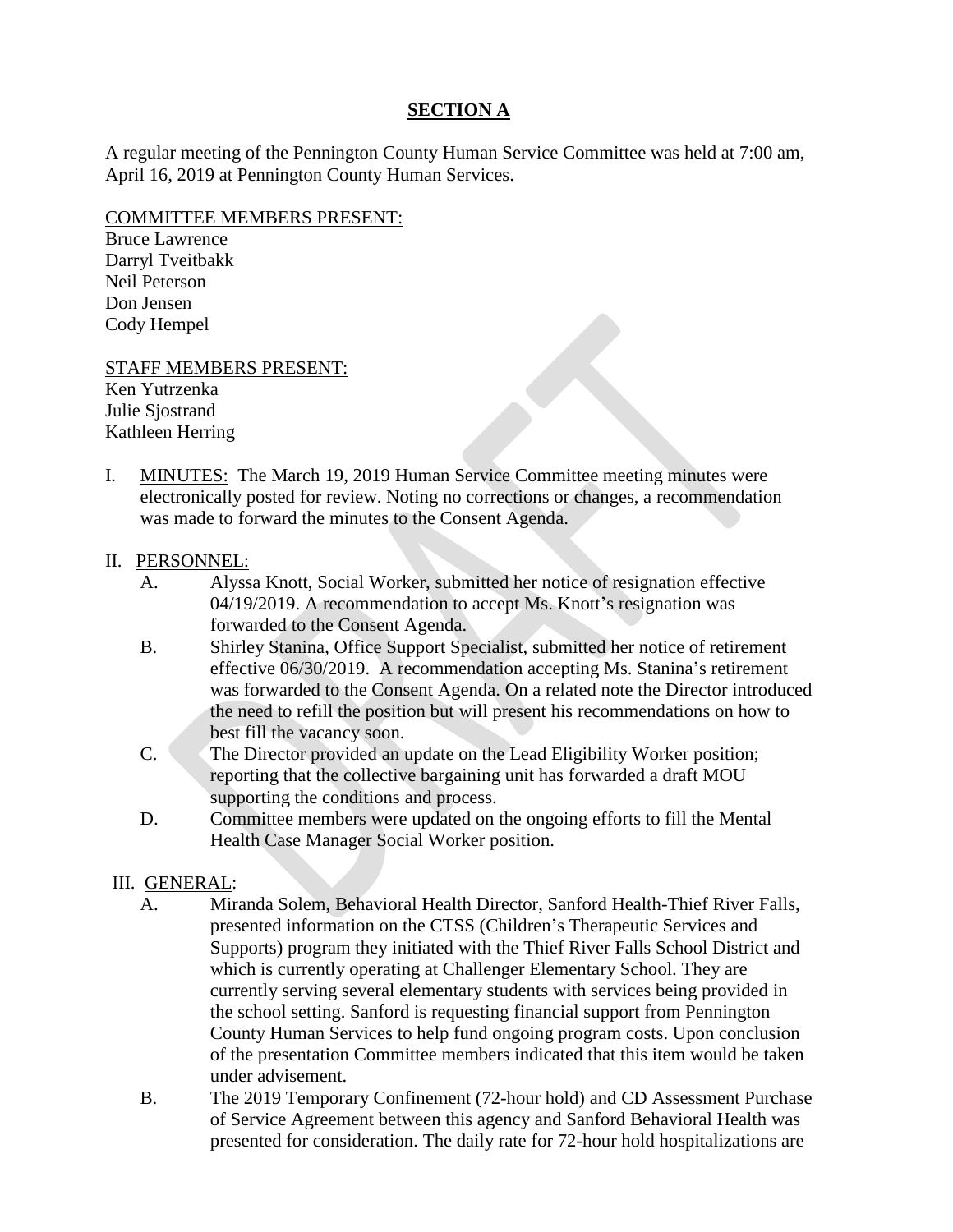slated at \$1,386.00/day, a 3% increase over CY2018. The CY2019 CD Assessment rate will remain at \$175.00/assessment. Upon conclusion of the presentation a recommendation was made to forward this item to the Consent Agenda.

- C. The Out-of-Home cost report year-to-date through March 2019 was presented for review.
- D. Month's end cash balance through March 2019 stands at 2,547,429.81.
- E. Committee members were informed that the agency is exploring options for creating access for individuals needing CD Comprehensive Assessments/Rule 25 Assessments, both considering the recent resignation of the agency's Rule 25 assessor and in preparation of the forthcoming changes under the SUD (Substance Use Disorder) initiative. Agency staff will plan to meet with local CD providers to explore ways of addressing these needs.

### **SECTION B**

- I. No social service cases were presented for special case review.
- II. No Income Maintenance cases were presented for Special Case consideration. Kathleen Herring presented the Emergency Assistance report of activity since the last meeting. Ms. Herring also reported that the Income Maintenance open case count stands at 1762.
- III. A listing of bills presented for payment was reviewed. A recommendation for payment of the bills was forwarded to the Consent Agenda.

### **SECTION C**

Be it resolved that the foregoing record is a true and accurate recording of the official actions and recommendations of the Human Service Committee for Pennington County and, as such, constitutes the official minutes thereof.

Chair:

Attest: \_\_\_\_\_\_\_\_\_\_\_\_\_\_\_\_\_\_\_\_\_\_\_\_\_\_

NEXT COMMITTEE MEETING: May 21, 2019 at 7:00am.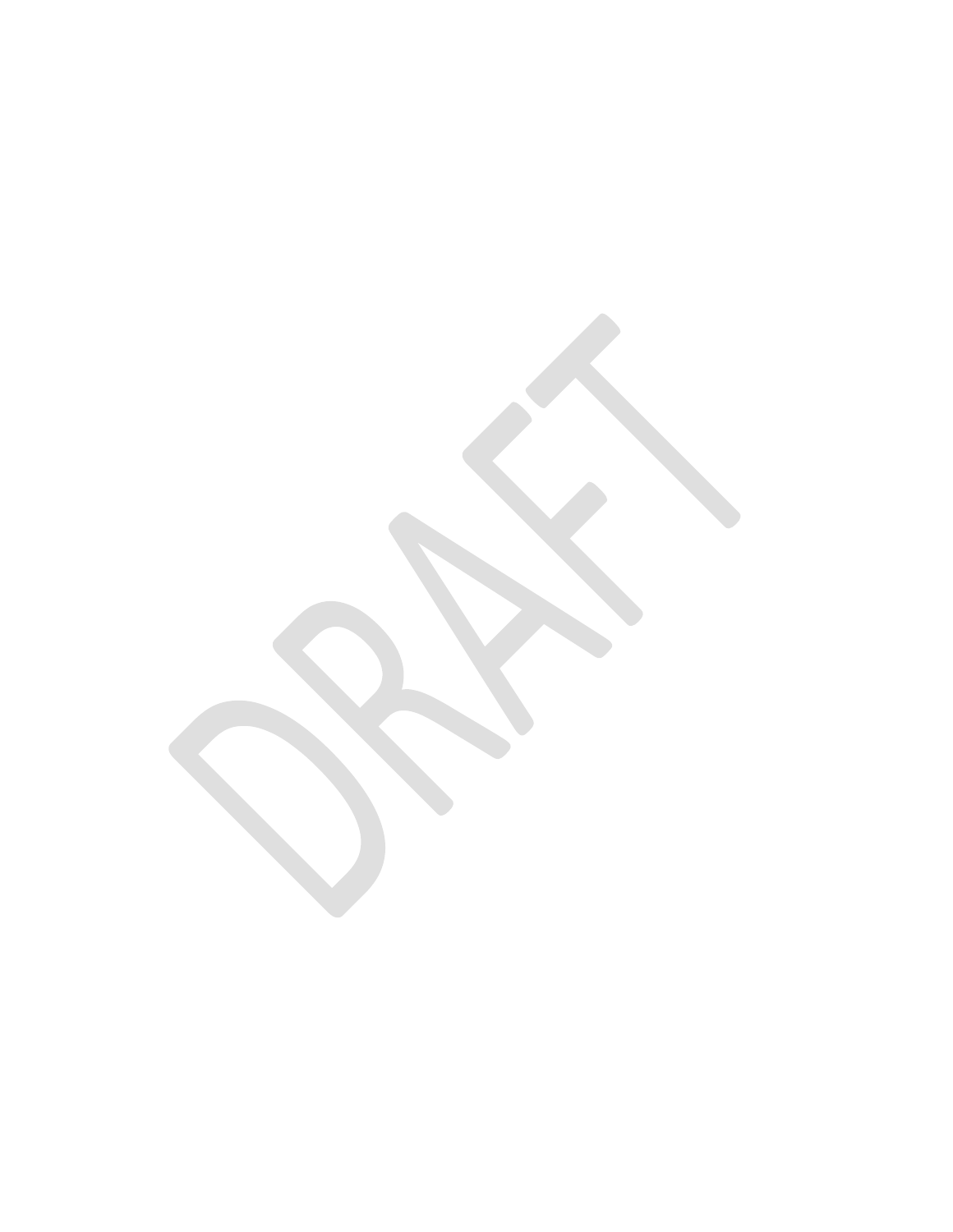### **Pennington County Human Services Income Maintenance Unit 2019 Active Cases by Program**

|                              | Jan                     | Feb             | <b>Mar</b>       | Apr              | <b>May</b>       | Jun          | Jul          | Aug          | <b>Sep</b>  | Oct | <b>Nov</b>   | <b>Dec</b>              |
|------------------------------|-------------------------|-----------------|------------------|------------------|------------------|--------------|--------------|--------------|-------------|-----|--------------|-------------------------|
| Cash                         |                         |                 |                  |                  |                  |              |              |              |             |     |              |                         |
| MFIP                         | 37                      | 37              | 38               | 37               |                  |              |              |              |             |     |              |                         |
| <b>DWP</b>                   | 11                      | 11              | $\bf{8}$         | $\boldsymbol{9}$ |                  |              |              |              |             |     |              |                         |
| GA                           | 44                      | 41              | 39               | 38               |                  |              |              |              |             |     |              |                         |
| GRH                          | 56                      | 58              | 56               | 54               |                  |              |              |              |             |     |              |                         |
| <b>MSA</b>                   | 62                      | 63              | 67               | 67               |                  |              |              |              |             |     |              |                         |
| EA                           | $\overline{c}$          | 0               | $\pmb{0}$        | $\mathbf 1$      |                  |              |              |              |             |     |              |                         |
| <b>EGA</b>                   | $\overline{\mathbf{1}}$ | $\mathbf 0$     | $\mathbf 0$      | $\mathbf 0$      |                  |              |              |              |             |     |              |                         |
| <b>TOTAL</b>                 | 213                     | 210             | 208              | 206              | 0                | $\mathbf{0}$ | $\mathbf{0}$ | $\mathbf{0}$ | $\mathbf 0$ | 0   | 0            | 0                       |
| Food                         |                         |                 |                  |                  |                  |              |              |              |             |     |              |                         |
| <b>SNAP</b>                  | 488                     | 495             | 501              | 491              |                  |              |              |              |             |     |              |                         |
| <b>TOTAL</b>                 | 488                     | 495             | 501              | 491              | $\boldsymbol{0}$ | $\mathbf{0}$ | $\mathbf{0}$ | $\mathbf{0}$ | $\mathbf 0$ | 0   | $\mathbf 0$  | $\boldsymbol{0}$        |
|                              |                         |                 |                  |                  |                  |              |              |              |             |     |              |                         |
| <b>Health Care</b>           |                         |                 |                  |                  |                  |              |              |              |             |     |              |                         |
| MA (MAXIS)                   | 538                     | 519             | 519              | 521              |                  |              |              |              |             |     |              |                         |
| <b>IMD</b>                   | $6\phantom{1}$          | $6\phantom{1}6$ | $6 \overline{6}$ | $\overline{7}$   |                  |              |              |              |             |     |              |                         |
| QMB                          | 242                     | 236             | 243              | 242              |                  |              |              |              |             |     |              |                         |
| <b>SLMB</b>                  | 70                      | 70              | 65               | 63               |                  |              |              |              |             |     |              |                         |
| $QI-1$                       | 12                      | 13              | 12               | 12               |                  |              |              |              |             |     |              |                         |
| MA (METS/MNsure)             | 785                     | 792             | 785              | 784              |                  |              |              |              |             |     |              |                         |
| MCRE (METS)                  | 23                      | 27              | 29               | 30               |                  |              |              |              |             |     |              |                         |
| <b>TOTAL</b>                 | 1,676                   | 1,663           | 1,659            | 1,659            | $\mathbf{0}$     | $\mathbf{0}$ | 0            | 0            | $\pmb{0}$   | 0   | 0            | $\overline{\mathbf{0}}$ |
|                              |                         |                 |                  |                  |                  |              |              |              |             |     |              |                         |
|                              |                         |                 |                  |                  |                  |              |              |              |             |     |              |                         |
| <b>Total Active Programs</b> | 2,377                   | 2,368           | 2,368            | 2,356            | 0                | $\mathbf{0}$ | 0            | 0            | 0           | 0   | $\mathbf{0}$ | 0                       |
|                              |                         |                 |                  |                  |                  |              |              |              |             |     |              |                         |
| <b>Total Active Cases</b>    |                         |                 |                  |                  |                  |              |              |              |             |     |              |                         |
|                              | 1,730                   | 1,753           | 1,762            | 1,744            |                  |              |              |              |             |     |              |                         |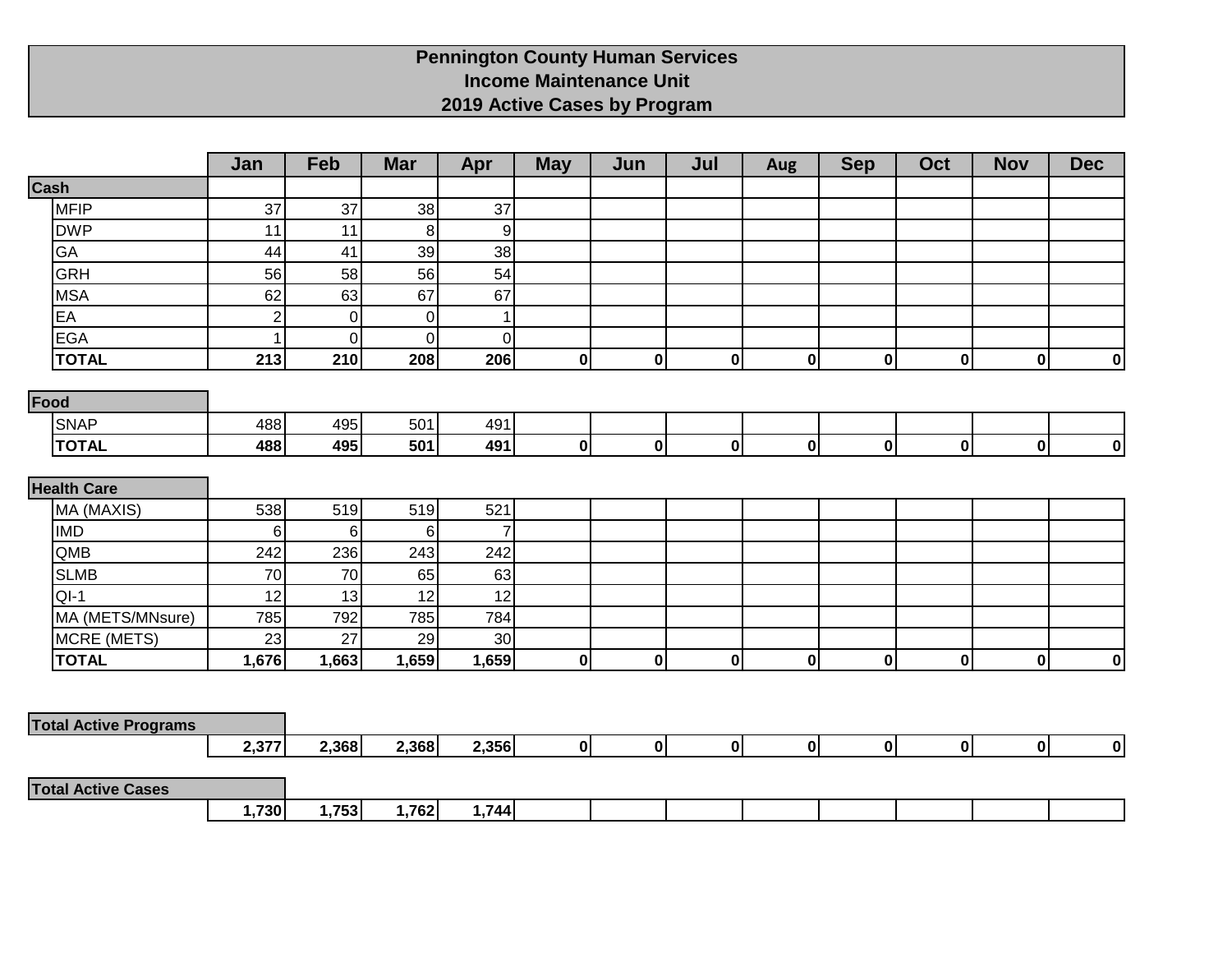|                         |                     | January             | February         | March              | April               | May                      | June               | July               | August                                | September         | October              | November                 | December                      | <b>YTD</b>         | 2018       | Change    |
|-------------------------|---------------------|---------------------|------------------|--------------------|---------------------|--------------------------|--------------------|--------------------|---------------------------------------|-------------------|----------------------|--------------------------|-------------------------------|--------------------|------------|-----------|
| Expense                 |                     | 2019                | 2019             | 2019               | 2019                | 2019                     | 2019               | 2019               | 2019                                  | 2019              | 2019                 | 2019                     | 2019                          |                    |            |           |
| Foster Care             | \$                  | 7,196.74 \$         | 3,233.92 \$      | 4,614.70 \$        | 4,346.82 \$         | $-5$                     | $-5$               | $-5$               | $-5$                                  | $-5$              | $-5$                 | $-5$                     | $-5$                          | 19,392.18 \$       | 76,918.55  | $-74.8%$  |
| Rule 4                  | $\mathsf{S}$        | $-5$                | 2,396.30 \$      | $2,164.40$ \$      | 2,396.30 \$         | $-5$                     | $-5$               | -\$<br>$\sim$      | $\ddot{\mathsf{s}}$<br>$\sim 10^{-1}$ | $-5$              | S.<br>$\sim$         | - Ś<br>$\sim 10^{-1}$    | - \$<br>$\sim$                | 6,957.00 \$        | 9,776.90   | $-28.8%$  |
| Rule 8                  |                     | Ŝ.                  | $-5$             |                    |                     |                          |                    | Ŝ.                 | $\mathsf{S}$<br>$\sim 10^{-1}$        | $-5$              | $\sim$               |                          | \$<br>$\sim$                  | $-$ \$             | 20,934.00  | $-100.0%$ |
| Rule 5                  | -S                  | $4,367.51$ \$       | 4,420.29 \$      | 4,122.44           | Ŝ.                  | $-5$                     | $\sim$             |                    |                                       |                   |                      |                          | - Ś<br>$\sim$                 | $12,910.24$ \$     | $\sim$     | #DIV/0!   |
| Corrections             | Ŝ.                  | $9,815.00$ \$       | 10,445.00 \$     | 8,400.00 \$        | 10,662.00           | $\leq$<br><b>Service</b> |                    | -S                 | the con-                              | - Ś<br>$\sim$     | - S<br><b>A</b>      | $\sim$                   | \$<br>$\sim$                  | 39,322.00 \$       | 96,776.09  | $-59.4%$  |
| Adoption Aid            |                     | $\sim$ $ \sim$      |                  | S.                 | 2,377.58            |                          |                    |                    |                                       |                   |                      |                          | <b>s</b><br>$\sim$            | 2,377.58 \$        | 1,998.00   | 19.0%     |
| <b>Totals</b>           | \$.                 | 21,379.25 \$        | 20,495.51 \$     | 19,301.54 \$       | 19,782.70 \$        | $-5$                     | $-5$               | $-5$               | $-5$                                  | $-5$              | $-5$                 | $\sim 100$<br>- \$       | $\ddot{\mathsf{s}}$<br>$\sim$ | 80,959.00 \$       | 206,403.54 | $-60.8%$  |
| Revenue                 |                     |                     |                  |                    |                     |                          |                    |                    |                                       |                   |                      |                          |                               |                    |            |           |
| Reimburse               | $\ddot{\mathsf{S}}$ | 891.17 \$           | $923.97$ \$      | $911.88 \quad $$   | $911.88$ \$         | $-5$                     | $-5$               | $-5$               | $-5$                                  | $-5$              | $\sim$<br>$\sim 100$ | $-5$                     | - \$<br>$\sim$                | 3,638.90 \$        | 9,997.41   | $-63.6%$  |
| MH Recovery             |                     | Ŝ.                  | $\sim$           |                    |                     |                          |                    |                    |                                       |                   |                      |                          | \$                            | $-5$               | $\sim$     | #DIV/0!   |
| <b>4E Recovery</b>      |                     | $\ddot{\mathsf{s}}$ | 174.00           |                    | $\ddot{\varsigma}$  |                          | Ś.                 |                    |                                       |                   |                      |                          | \$                            | 174.00 \$          | 174.00     | 0.0%      |
| <b>NFC Settlement</b>   |                     |                     |                  |                    |                     |                          |                    |                    |                                       |                   |                      |                          | Ŝ.                            | $-5$               |            |           |
| Totals                  | -\$                 | 891.17 \$           | $1,097.97$ \$    | 911.88 \$          | $911.88$ \$         | $-5$                     | - \$<br>$\sim$     | - \$<br>$\sim$     | - \$                                  | $-5$              | - \$<br>$\sim$       | - \$<br>$\sim$ 100 $\mu$ | - \$<br>$\sim$                | 3,812.90 \$<br>- Ś | 8,430.89   | $-54.8%$  |
| Net Expense             | -\$                 | 20,488.08 \$        | 19,397.54 \$     | 18,389.66 \$       | 18,870.82 \$        | $-5$                     | $-5$               | $-5$               | $-5$                                  | $-5$              | $-5$                 | $-5$                     | $-5$                          | 77,146.10 \$       | 197,972.65 | $-61.0%$  |
|                         |                     |                     |                  |                    |                     |                          |                    |                    |                                       |                   |                      |                          |                               |                    |            |           |
| 2018 Totals             | \$                  | 35,448.65 \$        | 63,270.36 \$     | 61,788.82 \$       | 36,195.34 \$        | 23,845.12 \$             | 17,949.84 \$       | 10,692.30 \$       | 21,618.95 \$                          | 19,223.33 \$      | 12,548.84 \$         | 20,673.42 \$             | 25,247.10                     |                    |            |           |
| <b>YTD Change</b>       | - Ś                 | $(14,960.57)$ \$    | $(58,833.39)$ \$ | $(102, 232.55)$ \$ | $(119,557.07)$ \$   | $(143, 402.19)$ \$       | $(161, 352.03)$ \$ | $(172, 044.33)$ \$ | $(193,663.28)$ \$                     | $(212,886.61)$ \$ | $(225, 435.45)$ \$   | $(246, 108.87)$ \$       | (271, 355.97)                 |                    |            |           |
|                         |                     |                     |                  |                    |                     |                          |                    |                    |                                       |                   |                      |                          |                               |                    |            |           |
|                         |                     | 2018                | 2018             | 2018               | 2018                | 2018                     | 2018               | 2018               | 2018                                  | 2018              | 2018                 | 2018                     | 2018                          |                    |            |           |
|                         |                     | January             | February         | March              | April               | May                      | June               | July               | August                                | September         | October              | November                 | December                      | <b>YTD</b>         |            |           |
| Expense                 |                     |                     |                  |                    |                     |                          |                    |                    |                                       |                   |                      |                          |                               |                    |            |           |
| Foster Care             | \$                  | 20,422.62 \$        | 21,938.13 \$     | 16,419.01          | 18138.79            | 15188.92                 | 17235.44           | 10243.67           | 9966.44                               | 15224.34          | 10223.73             | 11520.88                 | 6809.05 \$                    | 173,331.02         |            |           |
| Rule 4                  | -\$                 | $2,310.43$ \$       | $2,343.60$ \$    | 2,116.80           | 3006.07             | 2909.1                   | 4149.04            | 2909.1             | 3138.44                               | 2398.04           |                      | 2361.89                  | $2285.7$ \$                   | 29,928.21          |            |           |
| Rule 8                  | Ś.                  | $-5$                | 18,528.00 \$     | 2,406.00           |                     |                          | 597                |                    | 995                                   | 995               | 995                  |                          | 1194 \$                       | 26,181.04          |            |           |
|                         |                     |                     |                  |                    |                     |                          |                    |                    |                                       |                   |                      |                          | $3012.2 \text{ }$             |                    |            |           |
| Rule 5                  |                     |                     |                  |                    |                     | $\overline{0}$           | $\mathbf 0$        |                    |                                       |                   |                      |                          |                               | 3,012.20           |            |           |
| Corrections             | −\$                 | 13,041.00 \$        | 23,798.00 \$     | 43,146.09          | 16791               | 17470                    | 15818              | 8900               | 9402                                  | 2406              | 2724                 | 11732.16                 | 13090 \$                      | 178,318.25         |            |           |
| Adoption Aid            | - \$                | 1,998.00            |                  |                    |                     |                          |                    |                    |                                       |                   |                      |                          | 0 <sub>s</sub>                | 1,998.00           |            |           |
| Totals                  | \$                  | 37,772.05 \$        | 66,607.73 \$     | 64,087.90 \$       | 37,935.86 \$        | 35,568.02 \$             | 37,799.48 \$       | 22,052.77 \$       | 23,501.88 \$                          | 21,023.38 \$      | 13,942.73 \$         | 25,614.93 \$             | $26,390.95$ \$                | 412,768.72         |            |           |
| Revenue                 |                     |                     |                  |                    |                     |                          |                    |                    |                                       |                   |                      |                          |                               |                    |            |           |
| Reimburse               | \$                  | 2,794.44 \$         | $3,163.37$ \$    | 2,299.08 \$        | 1,740.52 \$         | 977.90 \$                | $1,225.64$ \$      | 2,006.47 \$        | 1,882.93 \$                           | $1,800.05$ \$     | 1,393.89 \$          | $554.51$ \$              | $1,143.85$ \$                 | 20,982.65          |            |           |
| MH Recovery             |                     | S.                  | $\sim$           |                    |                     |                          |                    |                    |                                       |                   |                      |                          | \$.                           |                    |            |           |
| <b>4E Recovery</b>      |                     | $\ddot{\mathsf{s}}$ | 174.00           |                    | $\ddot{\mathsf{s}}$ | 10,745.00                | - \$               | 9,354.00           |                                       |                   |                      | 4,387.00                 | \$                            | 24,660.00          |            |           |
|                         |                     |                     |                  |                    |                     |                          |                    |                    |                                       |                   |                      |                          |                               |                    |            |           |
| <b>NFC Sewettlement</b> |                     |                     |                  |                    |                     |                          | 18,624.00          |                    |                                       |                   |                      |                          | $201.00$ \$                   | 18,825.00          |            |           |
| Totals                  | \$                  | 2,794.44 \$         | 3,337.37 \$      | 2,299.08 \$        | $1,740.52$ \$       | 11,722.90 \$             | 19,849.64 \$       | 11,360.47 \$       | $1,882.93$ \$                         | $1,800.05$ \$     | 1,393.89 \$          | $4,941.51$ \$            | $1,344.85$ \$<br>$\mathbf 0$  | 64,467.65          |            |           |
| Net Expense             | $\mathsf{S}$        | 34,977.61 \$        | 63,270.36 \$     | 61,788.82 \$       | 36,195.34 \$        | 23,845.12 \$             | 17,949.84 \$       | 10,692.30 \$       | 21,618.95 \$                          | 19,223.33 \$      | 12,548.84 \$         | 20,673.42 \$             | 25,046.10 \$                  | 348,301.07         |            |           |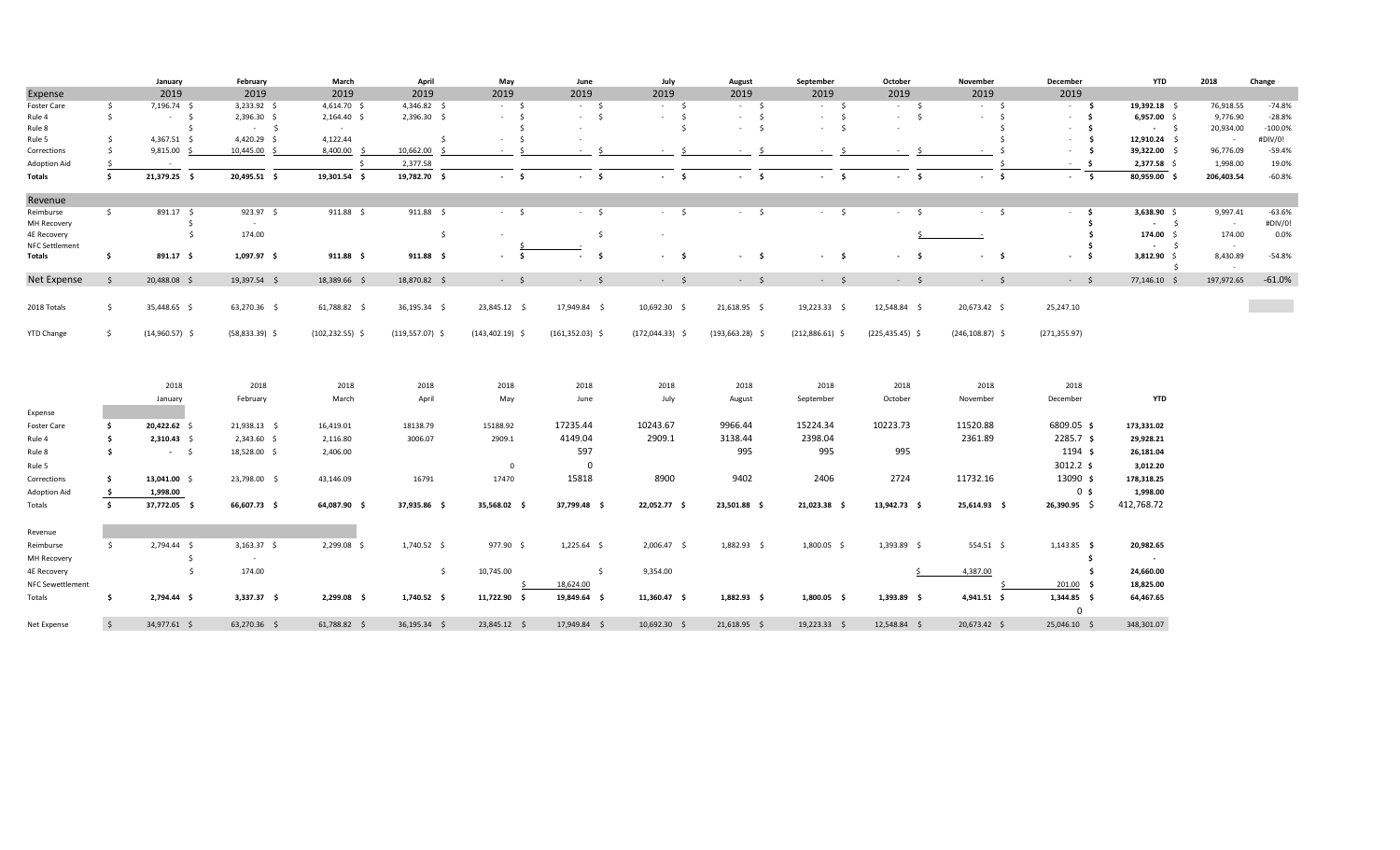# **Pennington County Human Services Emergency Assistance/Emergency General Assistance Emergency Requests Related to Potential Evictions/Housing and Utilities April-19**

| <b>Approvals</b> |             |         |                |                        |                 |                      |                     |               |
|------------------|-------------|---------|----------------|------------------------|-----------------|----------------------|---------------------|---------------|
| Eligibility      | <b>File</b> | Case    | <b>Request</b> | <b>Employment</b>      |                 | Number of Amount and | <b>Agency</b>       | Date of       |
| Worker           | Date        |         |                | <b>Status</b>          | <b>Children</b> | <b>Purpose</b>       | <b>Action</b>       | <b>Action</b> |
|                  |             |         |                | 3 adults: 1 full time, |                 | $5750$ past due      |                     |               |
|                  |             |         |                | 1 3/4 time,            |                 | electric to          |                     |               |
|                  |             |         |                | 1 unemployed,          |                 | prevent              |                     |               |
| X157517          | 4/18/2019   | 1054951 | electric       | and child support      | 4               | disconnect.          | EA Approved - \$750 | 4/18/2019     |
| <b>TOTAL</b>     |             |         |                |                        |                 | IEA                  | \$750.00            |               |
|                  |             |         |                |                        |                 | <b>EGA</b>           | \$0.00              |               |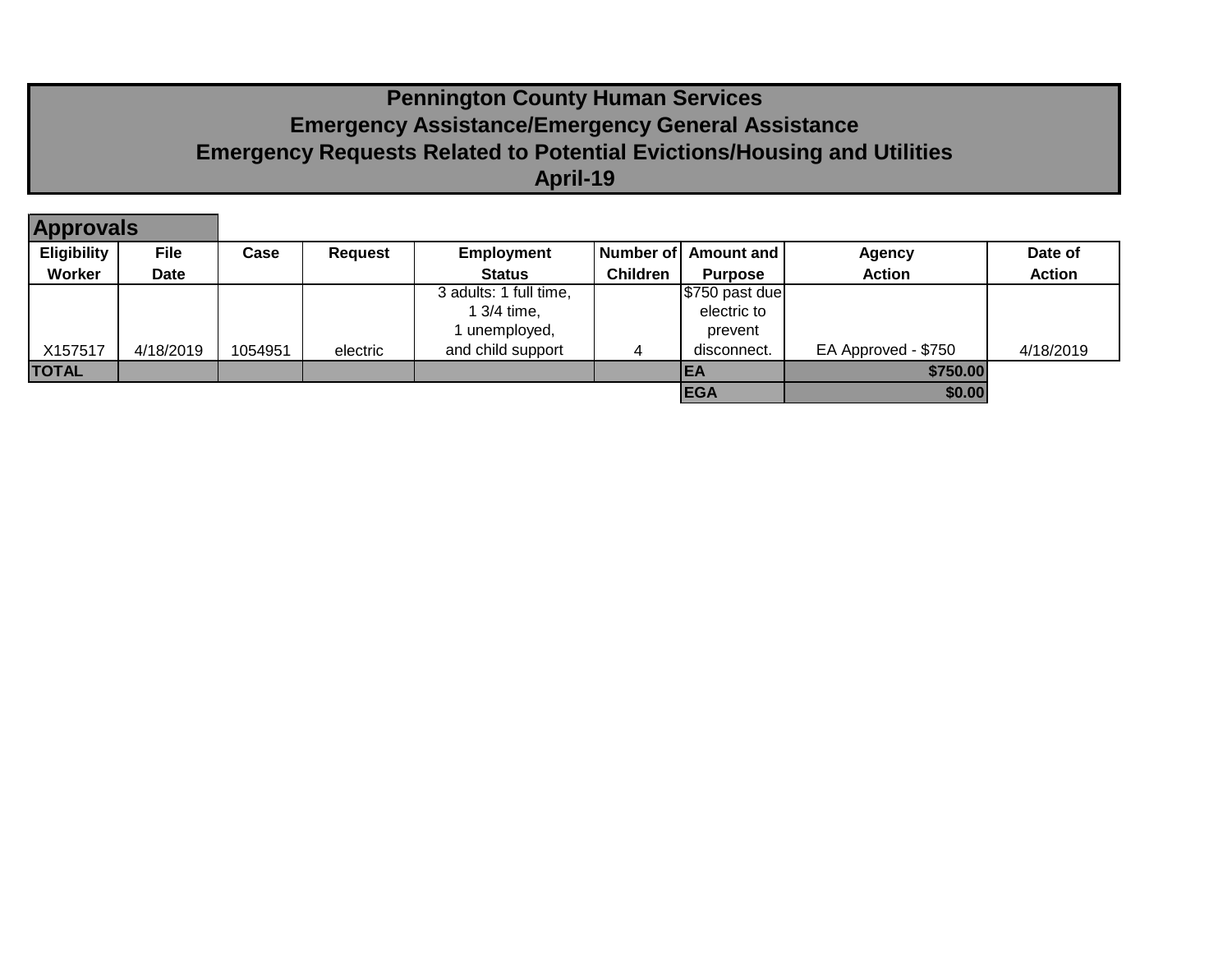| <b>Denials</b>     |             |        |                |                      |                  |                 |                               |               |
|--------------------|-------------|--------|----------------|----------------------|------------------|-----------------|-------------------------------|---------------|
| <b>Eligibility</b> | <b>File</b> | Case   | <b>Request</b> | <b>Employment</b>    | <b>Number of</b> | Amount and      | <b>Agency</b>                 | Date of       |
| Worker             | <b>Date</b> |        |                | <b>Status</b>        | <b>Children</b>  | <b>Purpose</b>  | <b>Action</b>                 | <b>Action</b> |
|                    |             |        |                |                      |                  |                 | EGA Denied.                   |               |
|                    |             |        |                |                      |                  |                 | Not cost-effective.           |               |
|                    |             |        |                |                      |                  |                 | ICCC was able to              |               |
| X157517            | 4/15/2019   | 925535 | electric       | 2 adults: unemployed | 0                | \$600           | meet this need.               | 4/15/2019     |
|                    |             |        |                |                      |                  |                 | EGA Denied.                   |               |
| X157535            | 4/30/2019   | 899223 | unknown        | adult: part time     |                  | unknown         | No Emergency.                 | 5/3/2019      |
|                    |             |        |                |                      |                  | $$1,600$ past   |                               |               |
|                    |             |        |                |                      |                  | due electric to | EA Denied.                    |               |
|                    |             |        |                |                      |                  | prevent         | Client not in compliance with |               |
| X157535            | 4/29/2019   | 943898 | electric       | adult: part time     |                  | disconnect.     | MFIP.                         | 5/3/2019      |